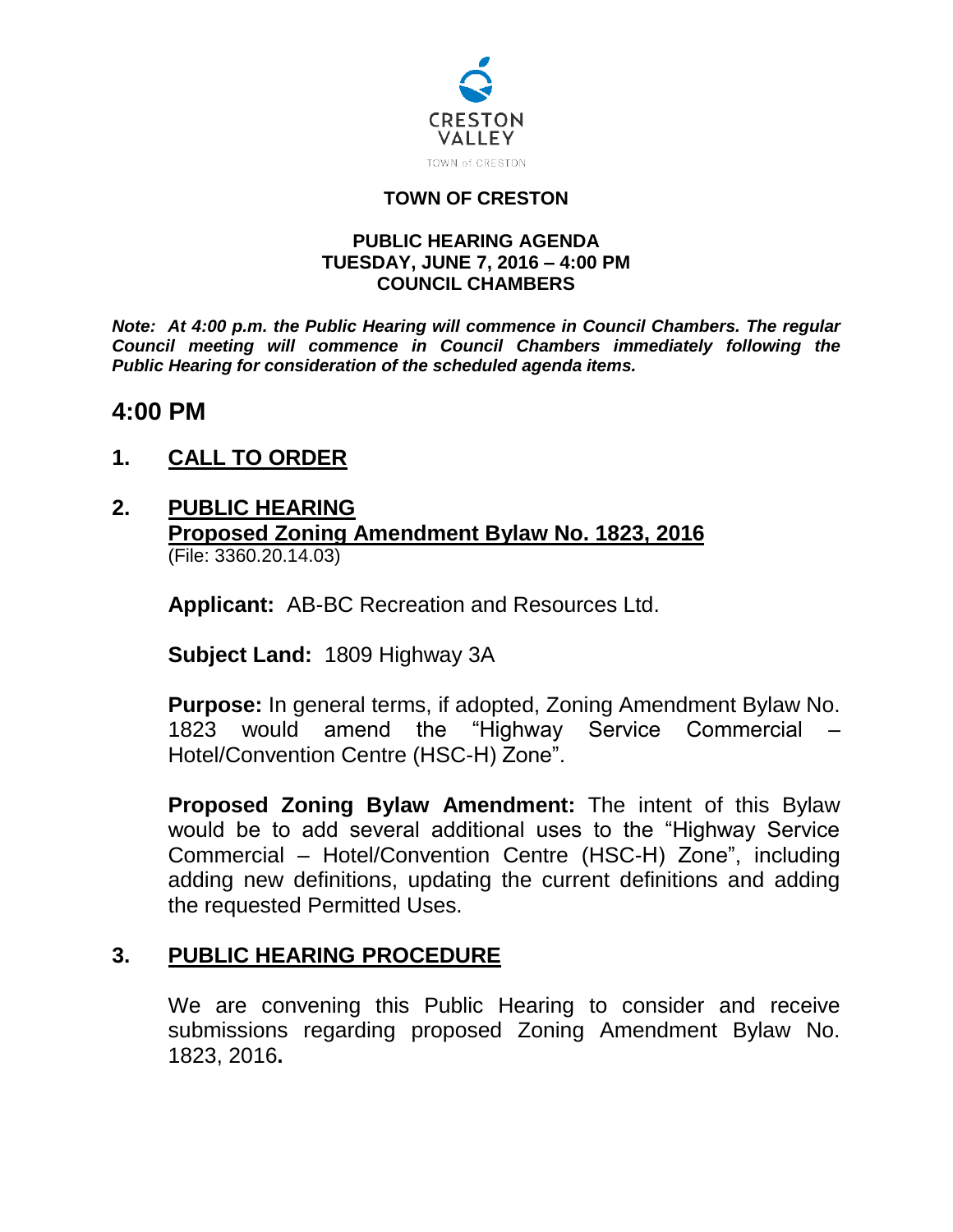Anyone who believes their interest in property is affected by the proposed Bylaw will be heard, or may make a written submission. No one will be discouraged or prevented from making his or her views heard.

Council members may ask questions of you following your presentation but our function tonight is to listen to the views of the public, not to debate the proposed Bylaw.

After the Public Hearing has concluded, Council may, without further notice, give whatever effect Council believes proper to the representations.

Council has received documents which are available for your review. Please refer to the Public Hearing Binder to review these documents. Written submissions received during the course of these proceedings will be read aloud by staff and subsequently will be added to the Public Hearing Binder.

Your only opportunity to comment on the proposed Bylaw is during the Public Hearing. We are not permitted to receive further submissions once we have closed the Public Hearing.

To maintain order and to ensure that everyone has an opportunity to be heard, here are our rules of procedure:

- a) Please begin your remarks by stating your name and address. If you are speaking on behalf of some other person or organization, please identify the name of that person or organization.
- b) Please limit your remarks to 5 minutes and to the subject of the proposed Bylaw. Please be respectful to others.
- c) After everyone has spoken once, you will have an opportunity to speak subsequent times to provide additional information, if you wish and subject to the discretion of the Chair.

If you have any concerns about the rules of the Hearing, please address your comments to me, as the Chair.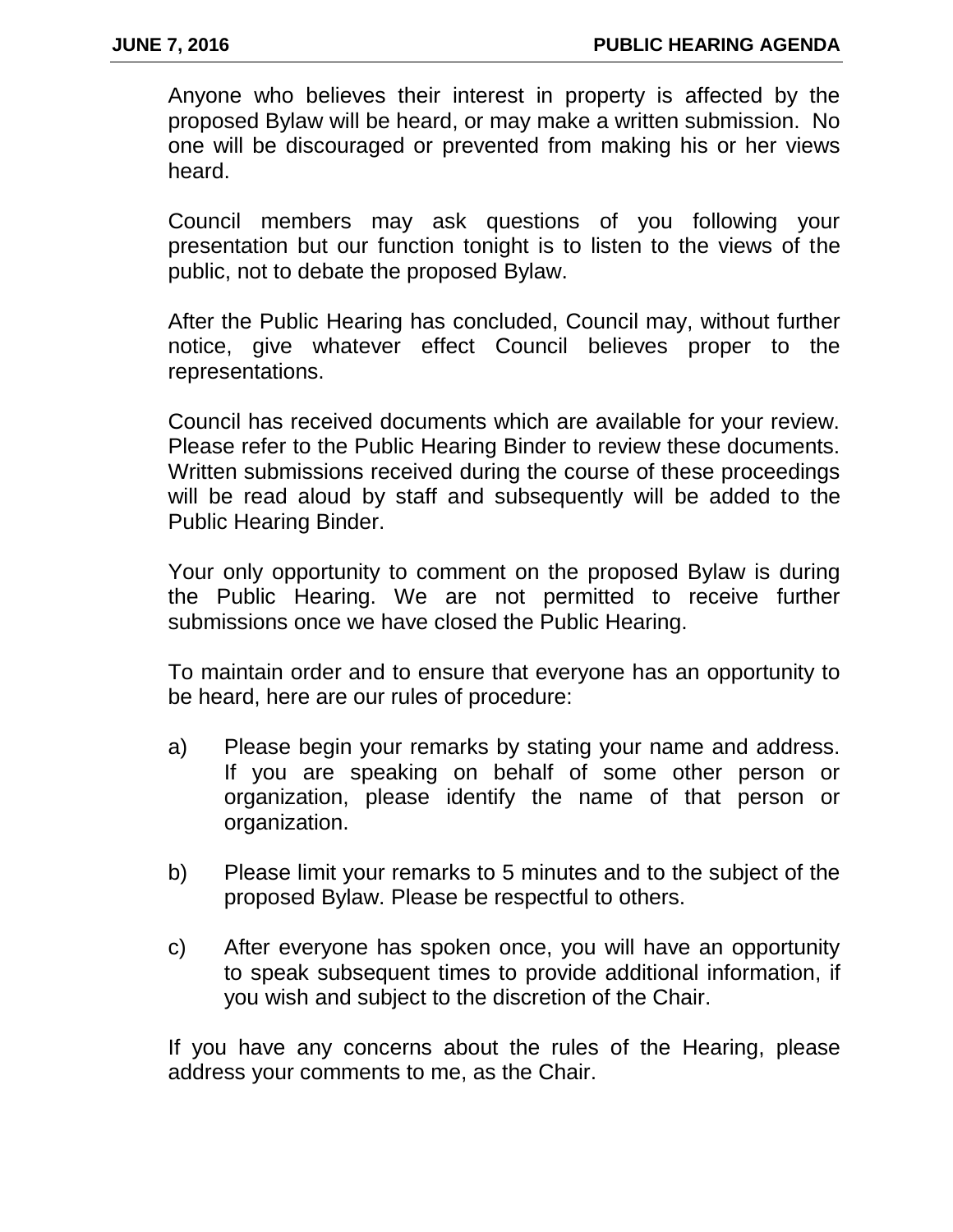#### **4. REPORTS/WRITTEN SUBMISSIONS**

- a) Staff reports received up to 4:00 pm on June 7, 2016:
	- To view the reports to Council, please see the Public Hearing binder.
- b) Written submissions received up to 4:00 pm on June 7, 2016
	- To view the written submissions received to date, please see the Public Hearing binder.

# **5. STATUTORY NOTICE**

The statutory notice of Public Hearing was published in the *Creston Valley Advance* on May 26 and June 2, 2016 and notices were mailed to owners / occupants within the 60 metre (196 foot) notification area.

# **6. STAFF COMMENTS/PRESENTATION**

a) Are there any comments or presentations from Staff regarding this Bylaw amendment?

### **7. APPLICANT'S PRESENTATION**

a) A written report from the Applicant's Information Meeting, held on June 1, 2016, with persons who deem their interest to be affected by this Application has been submitted, which states as follows:

"Please be advised that there were no attendees for the public meeting held on June 1, 2016, from 3:00 pm to 4:30 pm, in the Kaminoho Room, Town Hall,  $238 - 10^{th}$  Avenue North, Creston, regarding the rezoning application for 1809 Highway 3A (Highway Service Commercial – Hotel/Convention Centre (HSC-H) Zone).

Mary Angus, Executive Assistant for AB-BC Recreation and Resources Ltd."

b) Does the applicant have any further comments?